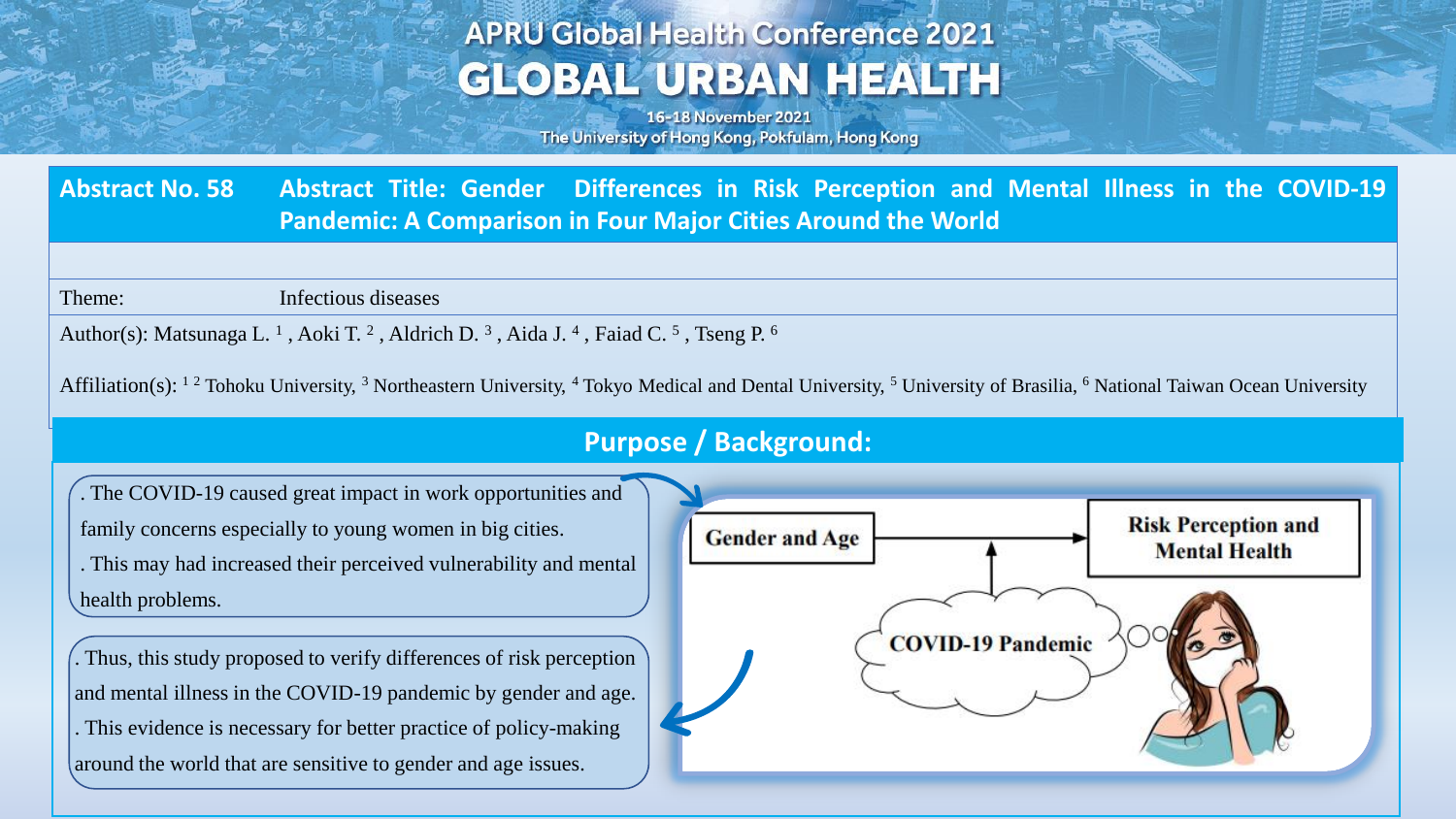# **APRU Global Health Conference 2021 GLOBAL URBAN HEALTH**

16-18 November 2021 The University of Hong Kong, Pokfulam, Hong Kong

Abstract No. 58 Abstract Title: Gender Differences in Risk Perception and Mental Illness in the COVID-19 Pandemic: **A Comparison in Four Major Cities Around the World**

**Methods:**